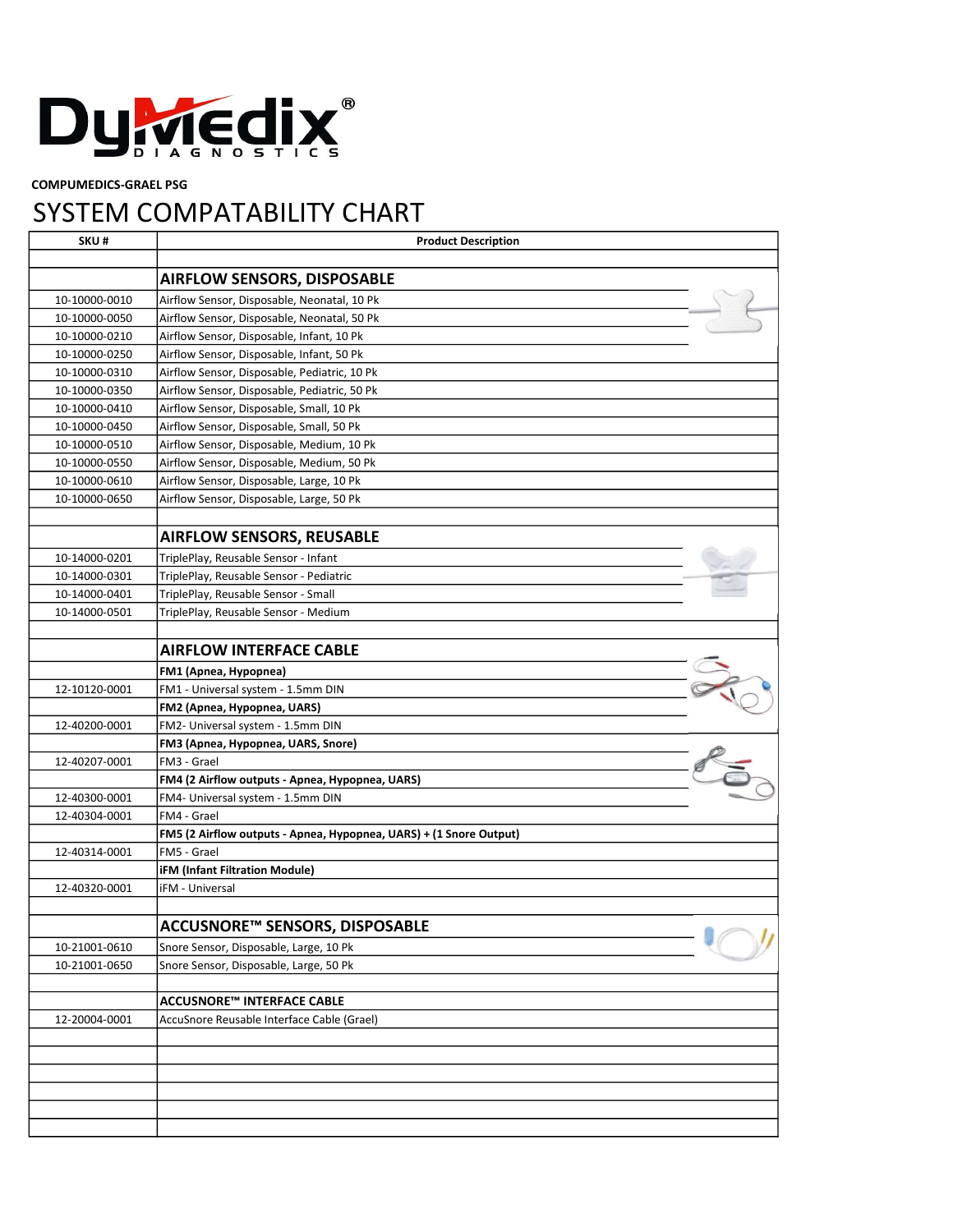|               | PERFECT FIT™ II R/S RIP SIGNAL SYSTEM, Reusable - Adult                                                                                                          |
|---------------|------------------------------------------------------------------------------------------------------------------------------------------------------------------|
| 18-14215-0602 | Perfect Fit™ II R/S Adult Kit includes: 2- Perfect Fit™ II R/S sensors, 2-45" Effort Belt Straps, 2-60" Effort Belt Straps,<br>and 2-R/S Interface Cables, Grael |
| 11-42406-0601 | Perfect Fit™ II R/S Adult Effort Belt Sensor, Abdomen                                                                                                            |
| 11-42306-0601 | Perfect Fit™ II R/S Adult Effort Belt Sensor, Chest                                                                                                              |
| 12-42004-0001 | Perfect Fit™II R/S Interface Module Cable, Abdomen, Grael                                                                                                        |
| 12-42005-0001 | Perfect Fit™II R/S Interface Module Cable, Chest, Grael                                                                                                          |
| 11-43300-4502 | Perfect Fit™ II Effort Belt Strap, Large, 45", 2 Pack                                                                                                            |
| 11-43300-6002 | Perfect Fit™ II Effort Belt Strap, XL, 60", 2 Pack                                                                                                               |
| 11-43300-7502 | Perfect Fit™ II Effort Belt Strap, XXL, 75", 2 Pack                                                                                                              |
|               |                                                                                                                                                                  |
|               | PERFECT FIT™ II R/S RIP SIGNAL SYSTEM, Reusable - Pediatric                                                                                                      |
| 11-22406-0601 | Perfect Fit™ II R/S Pediatric Effort Belt Sensor, Abdomen                                                                                                        |
| 11-22306-0601 | Perfect Fit™ II R/S Pediatric Effort Belt Sensor, Chest                                                                                                          |
| 12-42004-0001 | Perfect Fit™ II R/S Interface Module Cable, Abdomen, Grael                                                                                                       |
| 12-42005-0001 | Perfect Fit™ II R/S Interface Module Cable, Chest, Grael                                                                                                         |
| 11-23300-1502 | Perfect Fit <sup>™</sup> II Effort Belt Strap, Infant, 15", 2- Pack                                                                                              |
| 11-23300-2502 | Perfect Fit™ II Effort Belt Strap, Pediatric, 25", 2 Pack                                                                                                        |
| 11-23300-3502 | Perfect Fit™ II Effort Belt Strap, Pediatric XL, 35", 2 Pack                                                                                                     |
|               |                                                                                                                                                                  |
|               | PERFECT FIT <sup>™</sup> 3D SYSTEM, Disposable                                                                                                                   |
|               |                                                                                                                                                                  |
| 18-13205-0001 | Perfect Fit™ 3D REUSABLE-Disposable Kit includes: 2- Perfect Fit™3D sensors,<br>yard rolls of Effort Belt Strap, Grael                                           |
| 11-45005-0001 | Perfect Fit™ 3D Effort Belt Sensor, Abdomen, Grael                                                                                                               |
|               |                                                                                                                                                                  |
| 11-45005-0002 | Perfect Fit™ 3D Effort Belt Sensor, Chest, Grael                                                                                                                 |
| 11-14001-5001 | Perfect Fit™ 3D Button Hole Effort Belt Strap, 50 yard roll (20 studies)                                                                                         |
| 11-14001-2501 | Perfect Fit™ 3D Button Hole Effort Belt Strap, 250 yard (Five 50 yard rolls) (100 studies)                                                                       |
|               |                                                                                                                                                                  |
|               | SnuggleFit <sup>™</sup> Infant Effort Belt                                                                                                                       |
| 18-13305-0001 | SnuggleFit™ Infant Effort Belt - Alice 5                                                                                                                         |
| 10-16000-0301 | SnuggleFit <sup>™</sup> Infant Effort Belt                                                                                                                       |
| 11-14002-5001 | SnuggleFit™ Button Hole Effort Belt Strap, 50yd roll (45 Studies)                                                                                                |
| 11-14002-2501 | SnuggleFit™ Button Hole Effort Belt Strap, 250yd roll (225 Studies)                                                                                              |
| 86-30100-0001 | SnuggleFit™ Animal Sticker Roll (100ct)                                                                                                                          |
| 11-15000-0010 | SnuggleFit <sup>™</sup> Comfort Wrap (10pk)                                                                                                                      |
| 11-15000-0050 | SnuggleFit™ Comfort Wrap (50pk)                                                                                                                                  |
| 11-15000-0100 | SnuggleFit <sup>™</sup> Comfort Wrap (100pk)                                                                                                                     |
|               |                                                                                                                                                                  |
|               | SnuggleFit™ Interface Kit                                                                                                                                        |
| 18-01813-0001 | SnuggleFit <sup>™</sup> Effort Interface Kit                                                                                                                     |
| 12-42024-0001 | SnuggleFit™ Interface Cable, Abdomen Grael                                                                                                                       |
| 12-42025-0001 | SnuggleFit™ Interface Cable, Chest Grael                                                                                                                         |
|               |                                                                                                                                                                  |
|               | <b>FastTrack SYSTEM, Disposable</b>                                                                                                                              |
| 11-44000-3002 | FastTrack -<br>FastTrack Effort Pack, Pediatric                                                                                                                  |
| 11-44000-3020 | FastTrack Effort Pack, Pediatric, 20 Pack Box                                                                                                                    |
| 11-44000-3040 | FastTrack Effort Pack, Pediatric, 40 Pack Box                                                                                                                    |
| 11-44000-7502 | FastTrack Effort Pack, Adult                                                                                                                                     |
| 11-44000-7520 | FastTrack Effort Pack, Adult, 20 Pack Box                                                                                                                        |
| 11-44000-7540 | FastTrack Effort Pack, Adult, 40 Pack Box                                                                                                                        |
|               |                                                                                                                                                                  |
|               | FastTrack Starter Kit, Disposable                                                                                                                                |
| 18-01023-0301 | FastTrack Starter Kit, Pediatric, Grael                                                                                                                          |
| 18-01023-0601 | FastTrack Starter Kit, Adult, Grael                                                                                                                              |
|               |                                                                                                                                                                  |
|               |                                                                                                                                                                  |
|               |                                                                                                                                                                  |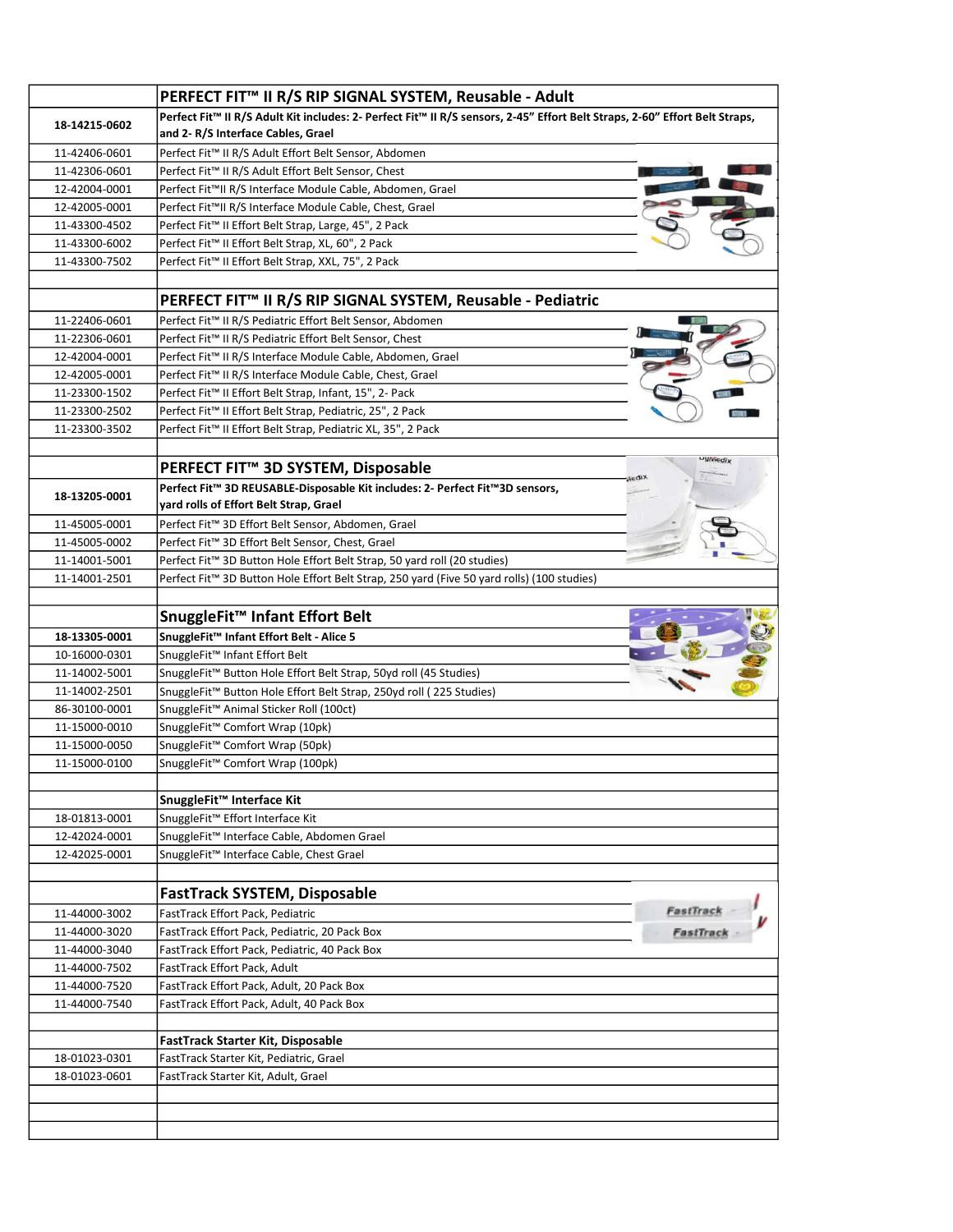|               | <b>FastTrack Interface Kit</b>                             |                  |
|---------------|------------------------------------------------------------|------------------|
| 18-01803-0001 | FastTrack Effort Interface Kit, Grael                      |                  |
| 12-42014-0001 | FastTrack Interface Cable, Abdomen, Grael                  |                  |
| 12-42015-0001 | FastTrack Interface Cable, Chest, Grael                    |                  |
|               |                                                            |                  |
|               | <b>ELECTRODES and MOVEMENT SENSORS</b>                     |                  |
|               | <b>Precision Gold Disposable EEG Electrodes</b>            |                  |
| 13-10100-4010 | Disposable 9mm Gold Cup EEG Electrode, 40" (1m), 10pack    |                  |
| 13-10100-6010 | Disposable 9mm Gold Cup EEG Electrode, 60" (1.5m), 10pack  |                  |
| 13-10100-8010 | Disposable 9mm Gold Cup EEG Electrode, 80" (2m), 10pack    |                  |
| 13-10100-1010 | Disposable 9mm Gold Cup EEG Electrode, 100" (2.5m), 10pack |                  |
|               |                                                            |                  |
|               | Triple Chin Disposable Chin EMG Electrode Patch            |                  |
| 13-30000-0050 | Chin Electrode Patch, Adult, 50 Pack                       |                  |
| 13-31000-0050 | Chin Electrode Patch, Pediatric, 50 Pack                   |                  |
|               |                                                            |                  |
|               | MotionWave Disposable EMG Electrode Patch                  |                  |
| 13-41000-0050 | Disposable Wired Dual EMG Electrode, 120in, 50 Pack        |                  |
| 13-41001-0050 | Disposable Wired Dual EMG Electrode, 60in, 50 Pack         |                  |
|               |                                                            |                  |
|               | <b>Dual Snap Disposable EMG Electrodes</b>                 |                  |
| 13-40000-0050 | Dual Snap EMG Electrode, 50 Pack                           |                  |
| 13-14000-6020 | Dual Snap Lead Wire, 60", 20 Pack                          |                  |
| 13-14000-1020 | Dual Snap Lead Wire, 100", 20 Pack                         |                  |
| 13-14000-1220 | Dual Snap Lead Wire, 120", 20 Pack                         |                  |
|               |                                                            |                  |
|               | <b>XM Extremity Movement Sensor</b>                        |                  |
| 13-50000-0001 | XM Extremity Movement Sensor, (Single Sensor)              |                  |
| 13-50000-0010 | XM Extremity Movement Sensor, (10 pk)                      | <b>Dy</b> viedix |
| 13-50000-0050 | XM Extremity Movement Sensor, (50 pk)                      |                  |
| 12-10180-0001 | Interface Cable, XM                                        |                  |

## CompletePlus Disposable Sensor Kit

|                                                                                     | ADULT CompletePlus Kit, Small Airflow, FastTrack Effort Pack - ASF          | 18-01050-0401 |  |
|-------------------------------------------------------------------------------------|-----------------------------------------------------------------------------|---------------|--|
|                                                                                     | ADULT CompletePlus Kit, Small Airflow, FastTrack Effort Pack - 20PK - ASF   | 18-01050-0420 |  |
| CompletePlus<br>ngasta Callactibus of University<br>Invades bool Genesis his Dingit | ADULT CompletePlus Kit, Small Airflow, FastTrack Effort Pack - 40PK - ASF   | 18-01050-0440 |  |
|                                                                                     | ADULT CompletePlus Kit, Medium Airflow, FastTrack Effort Pack - AMF         | 18-01050-0501 |  |
|                                                                                     | ADULT CompletePlus Kit, Medium Airflow, FastTrack Effort Pack - 20PK - AMF  | 18-01050-0520 |  |
| DyMedix                                                                             | ADULT CompletePlus Kit, Medium Airflow, FastTrack Effort Pack - 40PK - AMF  | 18-01050-0540 |  |
|                                                                                     | ADULT CompletePlus Kit, Small Airflow, PF3D Button-Hole Straps - ASP        | 18-01060-0401 |  |
|                                                                                     | ADULT CompletePlus Kit, Small Airflow, PF3D Button-Hole Straps - 20PK -ASP  | 18-01060-0420 |  |
|                                                                                     | ADULT CompletePlus Kit, Small Airflow, PF3D Button-Hole Straps - 40PK -ASP  | 18-01060-0440 |  |
|                                                                                     | ADULT CompletePlus Kit, Medium Airflow, PF3D Button-Hole Straps - AMP       | 18-01060-0501 |  |
|                                                                                     | ADULT CompletePlus Kit, Medium Airflow, PF3D Button-Hole Straps - 20PK -AMP | 18-01060-0520 |  |
|                                                                                     | ADULT CompletePlus Kit, Medium Airflow, PF3D Button-Hole Straps - 40PK -AMP | 18-01060-0540 |  |
|                                                                                     |                                                                             |               |  |

| 18-01050-0101 | PEDIATRIC CompletePlus Kit, Neonatal Airflow, FastTrack Effort Pack - PNF              |
|---------------|----------------------------------------------------------------------------------------|
| 18-01050-0120 | PEDIATRIC CompletePlus Kit, Neonatal Airflow, FastTrack Effort Pack - 20PK - PNF       |
| 18-01050-0140 | PEDIATRIC CompletePlus Kit, Neonatal Airflow, FastTrack Effort Pack - 40PK - PNF       |
| 18-01050-0201 | PEDIATRIC CompletePlus Kit, Infant Airflow, FastTrack Effort Pack - PIF                |
| 18-01050-0220 | PEDIATRIC CompletePlus Kit, Infant Airflow, FastTrack Effort Pack - 20PK- PIF          |
| 18-01050-0240 | PEDIATRIC CompletePlus Kit, Infant Airflow, FastTrack Effort Pack - 40PK -PIF          |
| 18-01050-0301 | PEDIATRIC CompletePlus Kit, Pediatric Airflow, FastTrack Effort Pack - PPF             |
| 18-01050-0320 | PEDIATRIC CompletePlus Kit, Pediatric Airflow, FastTrack Effort Pack - 20PK -PPF       |
| 18-01050-0340 | PEDIATRIC CompletePlus Kit, Pediatric Airflow, FastTrack Effort Pack - 40PK -PPF       |
| 18-01060-0101 | PEDIATRIC CompletePlus Kit, Neonatal Airflow, PF3D/SnuggleFit Button-Hole Strap        |
| 18-01060-0120 | PEDIATRIC CompletePlus Kit, Neonatal Airflow, PF3D/SnuggleFit Button-Hole Strap - 20PK |
| 18-01060-0140 | PEDIATRIC CompletePlus Kit, Neonatal Airflow, PF3D/SnuggleFit Button-Hole Strap - 40PK |
|               |                                                                                        |